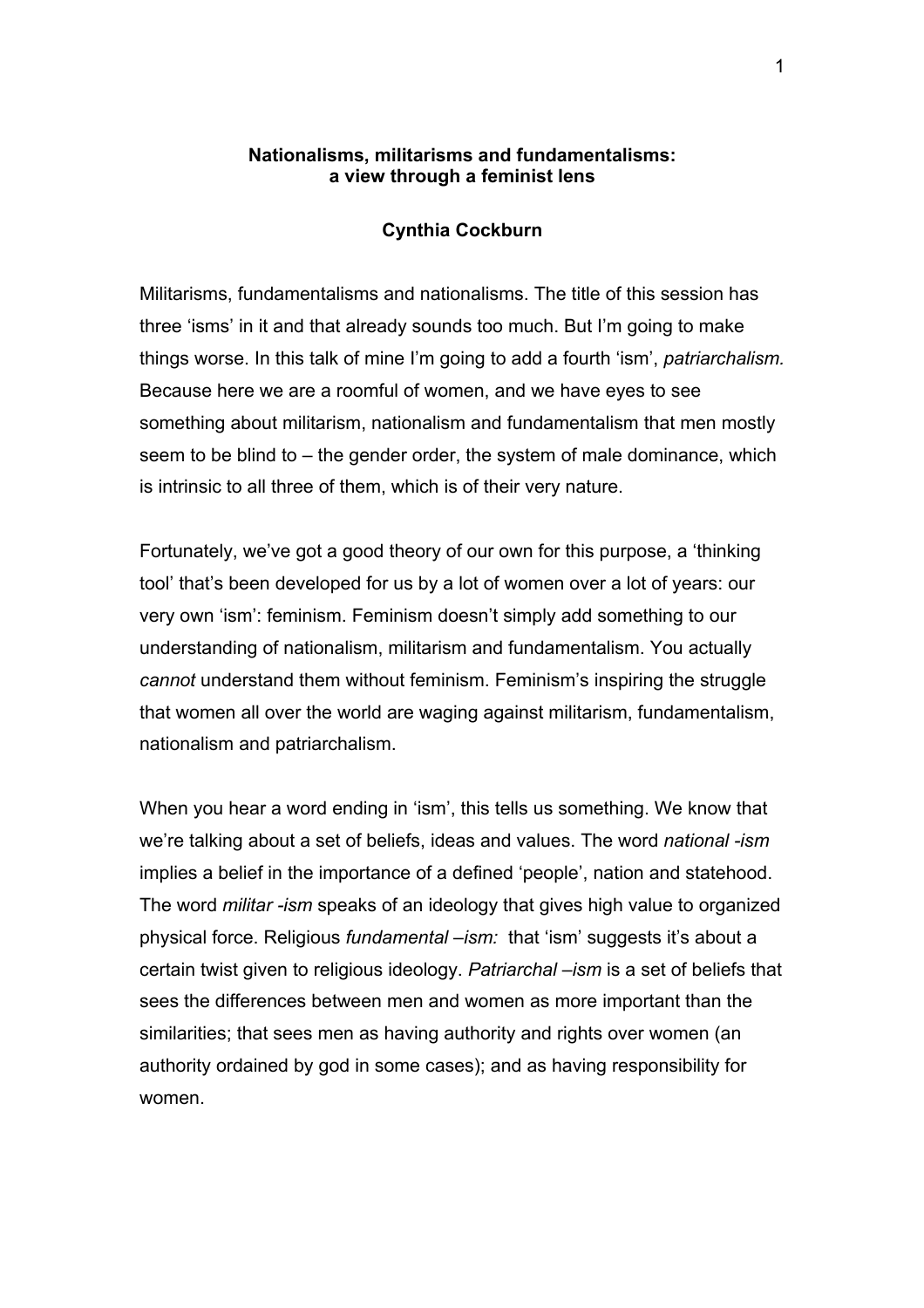Ideas like this, belief systems, are enormously powerful, just in themselves, because they motivate people to act, to obey, to rebel, to innovate. But these 'isms' aren't just words. They're all backed up by, first, massive structures (institutional arrangements) that give the ideas they embody tremendous leverage over society. And, second, they entail practices, (doings and sayings, regulations, routines) that are capable of engaging thousands of individuals in living out the ideologies in their own lives, so that people come to identify with them and feel 'yes, that's me', 'that's what I stand for'.

Because I am taking seriously and literally the title of this session, the three 'isms', my talk's going to have three parts. Patriarchalism, the fourth one, I'm going to stir into the narrative as I go along. And let me say here: I'm drawing on the ideas of a lot of writers. Mostly I'm not going to quote them by name. For anybody who's specially interested in the subject there's a list of useful readings here at the end of my paper.

Let me begin with nationalism. Nationalism and nations. These are modern things – they've only existed since the late  $18<sup>th</sup>$  century, and some people say that the earliest nationalisms were those rebellions within the Spanish empire in the Americas that produced countries like Venezuela, Mexico and Peru. What came about over the next two hundred years was a world system in which the nation state became the very corner-stone of international politics. As empires have broken up they've been succeeded by new nations reclaiming old memories of 'how it was before' – we've seen it only recently as the Soviet Union disintegrated.

In a way it's a competitive thing. Once nationalism's born as *an idea* (and it only needed to be born once in the world), once you have the concept that a 'people' is something actual, and can aspire to have its own state, populations begin to think and feel that way – they define themselves more clearly from 'others' who aren't them. A project may be born, usually in the mind of the élite of a particular cultural group (especially its males) to make a bid for autonomy and recognition (like those Creole leaders in South and Central America).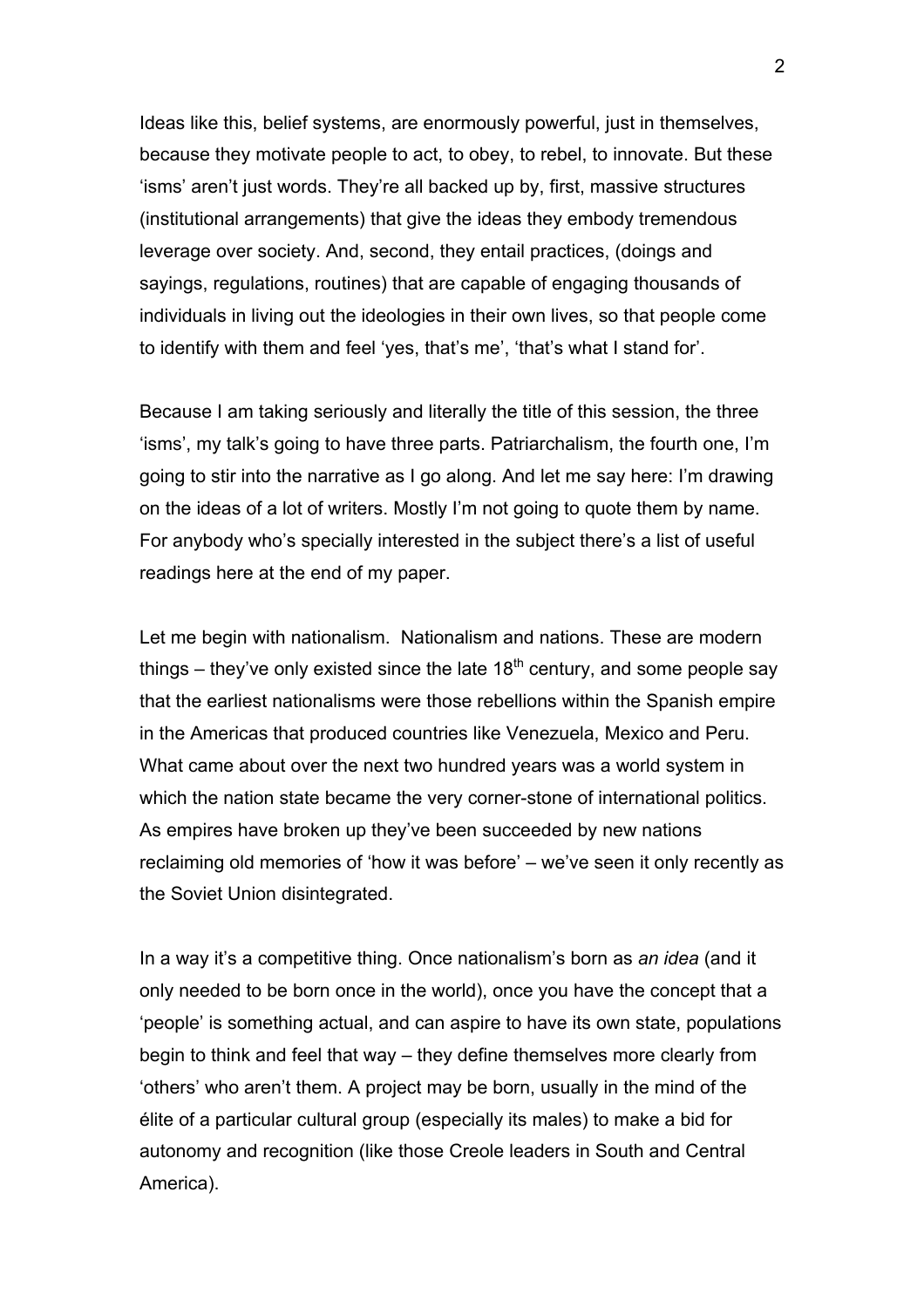A campaign may be mobilized around a particular goal: say, the right to education in our own language (like the Kurds in Turkey today), or the right to control our holy places (like the struggle between Hindus and Moslems for the disputed site in Ayodhya in India). *Imagination* has a lot to do with it. In hard fact, ethnic groups merge into each other. People intermarry, they share customs. But people's imagination can be so fired, by speeches, newspapers TV programmes, that they come to believe in their own 'difference'. They get a sense of 'belonging' to a particular territory – worse, that the territory 'belongs' to them and only them. Soon they are ready to mobilize, and kill and die, for the nationalist idea - the myth of some heroic past they share between them (like the nationalist Serbs led by Milosevic in the break-up of Yugoslavia), or the dream of some future they believe they're destined to share (like the Zionist dream of some Jews).

The world system of nation states seems to be, at the moment, something we're stuck with. But we can ask ourselves questions. Is nationalism always a bad thing? Especially when it's strongly rooted in ethnic identity, nationalism does seem nastily exclusive: 'you're not us, and we're better than you'. But people who are experiencing oppression in a given 'name' may see little alternative but to mobilize in that name. More generally, some people argue that in present conditions the nation state is the only framework that even begins to offer the possibility of democracy and social justice. Some nations do successfully contain a diversity of ethnic groups, holding them together by a rather 'civic' ideology. We might feel fairly comfortable about living in a country like that, with open doors and human rights for all, and not even mind too much if it's called a 'nation state'.

Another question we can ask is: can the system of nation states be 'tamed' and 'civilized' by worldwide agreement and action – international institutions, laws, codes and treaties? Some people would say that's our only hope of surviving the dangerous era of nation states.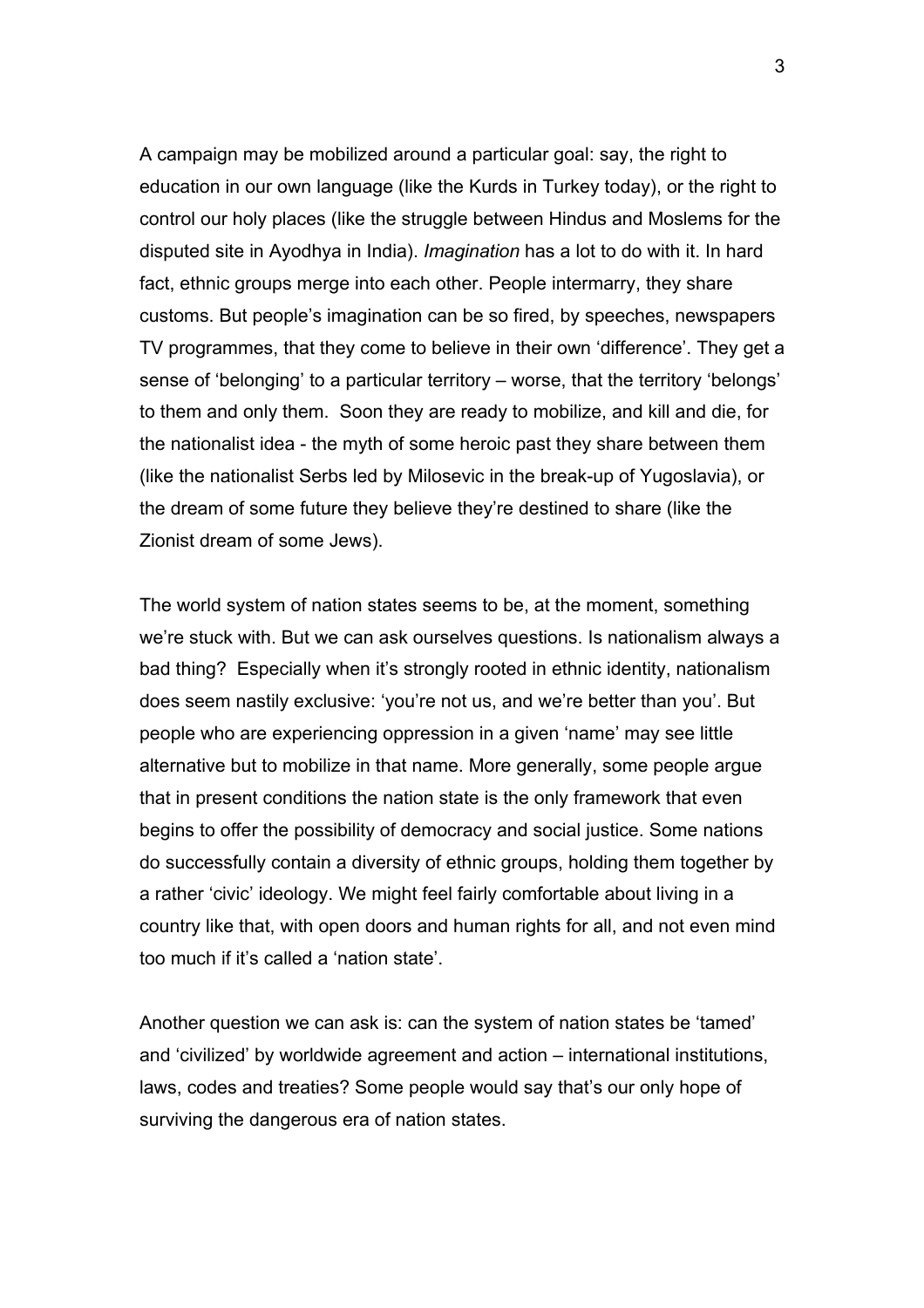One way of evaluating nationalism is to take a look at its gender relations. And in this light it doesn't show up well. We see just how nationalism and patriarchy map onto each other.

Ethnic or cultural identity is the seed that sometimes grows, or is manipulated, to become a national movement. The cultures of peoples who think of themselves as distinct ethnic groups (the Tutsi, let's say, or the Pashtun or the Welsh) always include a specification of gender relations. There are proper ways of being a Pashtun man and a Pashtun woman. As nationalist ideology grips a people, gender specifications get re-worked. Difference is often reemphasized and the importance of manhood, in relation to leadership, is reinforced.

But nationalist ideology pays attention to women and femininity too. Feminist writers like Nira Yuval-Davis have given us a helpful perspective on this. First, male leaders often appeal to women as mothers, to produce more children, for the survival of the nation. Second, women are valued as guardians of the traditional culture – the ones who tell the children those tales of 'who we are and where we came from'; the ones who know the right way to cook 'our' food; the right way to bury the dead.

But women and women's bodies are often used and abused in nationalist ideology. Symbolically they may be honoured – the nation is often represented as a woman, liberty, 'La France'. *La patria esta forjando la unidad.* Sounds positive. But that a woman's body is important to the nation is bad news for women. It means men's honour gets invested in it. We'll be liable to be raped or enslaved or prostituted by the enemy to destroy our menfolks' honour.

In some circumstances women may rebel against these problematic national roles, but very often, especially if they believe 'their people' are in peril, they throw themselves fiercely into nationalist womanhood. So women are sometimes active participants in nationalist struggles. Some may even take up arms. In some kinds of national struggle, especially revolts against ruling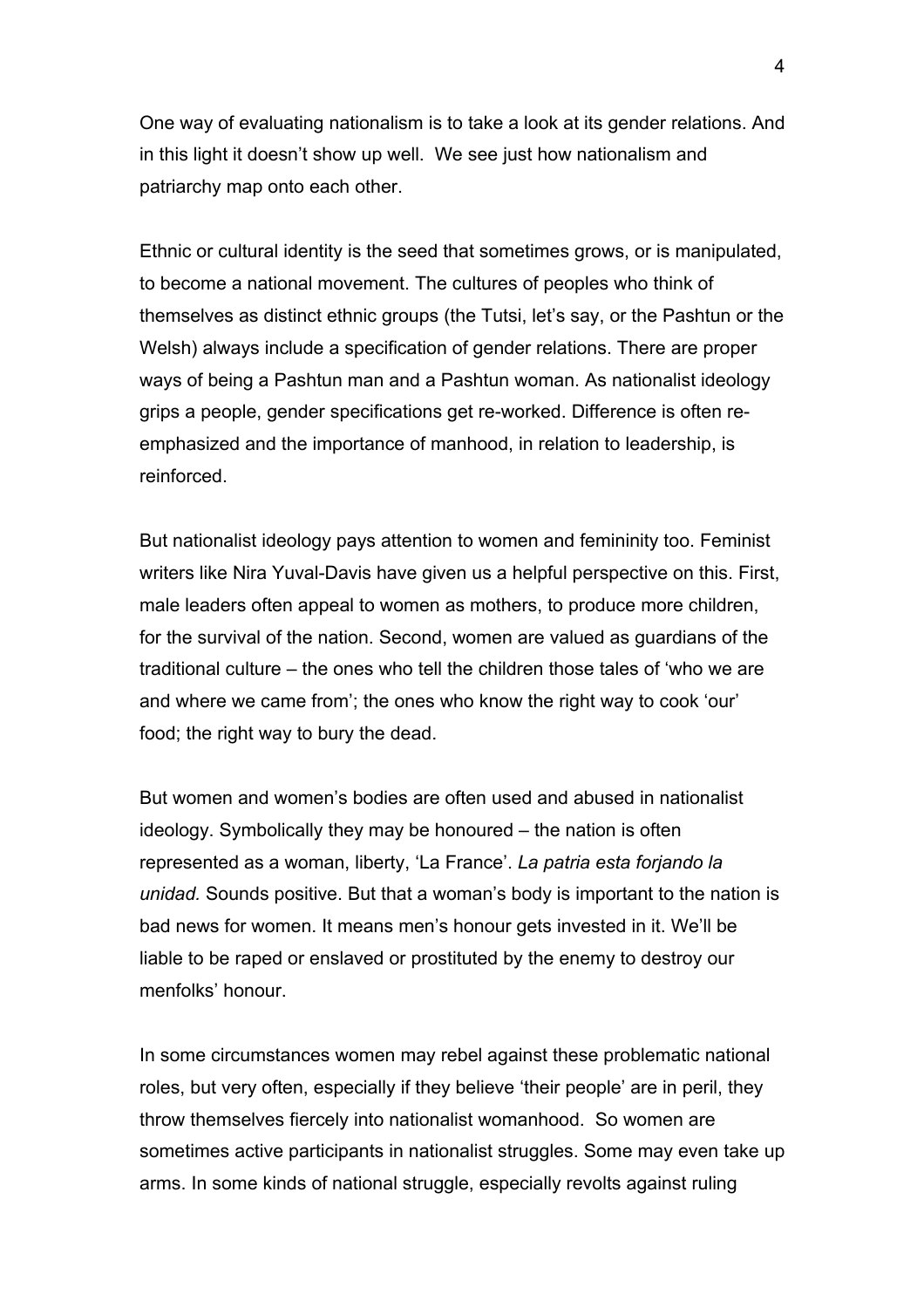powers, the ideologists embrace the idea of sexual equality because drawing women into the struggle can double their forces. But this emancipation usually doesn't last. In a book about post-colonialism in Asian countries Kumari Jayawardena shows how the 'new woman' evoked for the anti-imperialist struggles was re-educated, after independence, for traditional roles.

Let's move along quickly now to the second 'ism', militarism. The ideology of militarism means giving high value to rule by force, and to military qualities and behaviours. As with nationalism, underpinning this set of beliefs there's a social structure of enormous power. Think of the nation state with all its institutions, from the national assembly down to the local municipality. Think of its personnel from the president and prime minister down to the humblest clerk. Think of its practices - collecting taxes and deciding what to spend them on; passing laws (like immigration laws to say who can come into the country and who can't); administering education (writing the history curriculum that teaches children who they're supposed to be).

Then add the apparatuses of militarization – armies, airfields, tanks and helicopters. And the trained personnel - like nationalism, militarist thinking has lots of people at its command: from the general down to the child soldier. Its practices are discipline, imprisonment, propaganda, policing, war-fighting.

In a militarized society, a significant percentage of the population specialize in armed force – legal or illegal. Militarization turns up in history well before nationalism. Since the second millennium before the Christian era, in the Eastern Mediterranean, rulers have guaranteed their own survival, seized wealth and extended influence by the use of standing armies. The boundaries of empires were the lines beyond which the emperor's soldiers couldn't march.

But militarism and militarization today are very closely linked to the nation state. The competitive nature of the system of modern nations has made it very difficult indeed to imagine one without armed forces. (Is Costa Rica the only one?) When a nationalist movement is still aspiring to freedom from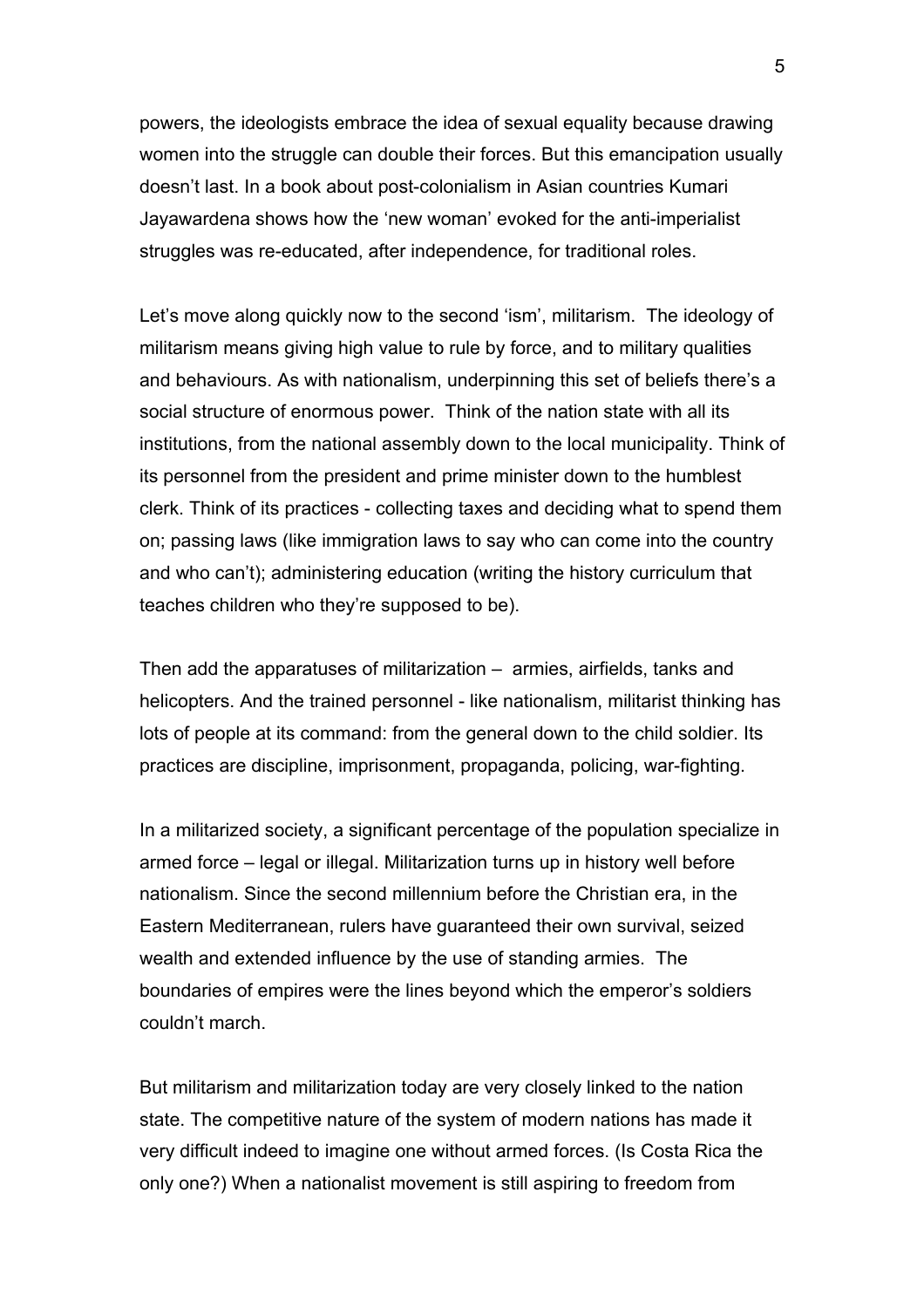domination, as in Nicaragua in the 1970s, the army may be loved and respected, a people's army. When a nation's forces are struggling to police a restless population or control its neighbours they will be hated. But the good and bad of armed force is a difficult one for feminists. Some, a few, countries are trying to redefine their militaries as purely peacekeeping units for humanitarian interventions: the Netherlands is one. Women in England just now are divided on whether British soldiers should be sent to protect the people of Darfur.

We have to include in our evaluations that modern industrial capitalism has changed the nature of militarization, first because production of weapons and other things for military use has become a very significant element of total global scientific research, industrial production and foreign trade; and second because the destructive capacity so produced is millions of times greater than it was a century ago. But still we have to remember that militarization can go on very successfully, I mean managing to kill a lot of people and deform the lives of lots more, with nothing more than machetes.

Now it goes without saying that militarism and militarization are deeply gendered phenomena. Given the dependence of most national movements on military mobilization, the ideal man is not only a responsible father and head of household (and by extension, head of state, patriarch of the official religion) but is a military man, willing to bear arms bravely to defend his family, and by extension, defend the people. Men as human beings are every bit as exploited and deformed in these 'isms' as women.

There's a very useful book coming out soon by the Turkish feminist Ayse Gul Altinay. It's called *The Myth of the Military Nation.* It shows how in Turkey, from the time of the nationalist leader Kemal Ataturk but even today, the very identity of a Turkish male is a military identity. The bonding of man /soldier /Turk is achieved partly through compulsory conscription of young males, and also a compulsory element of military and nationalist education in the schools.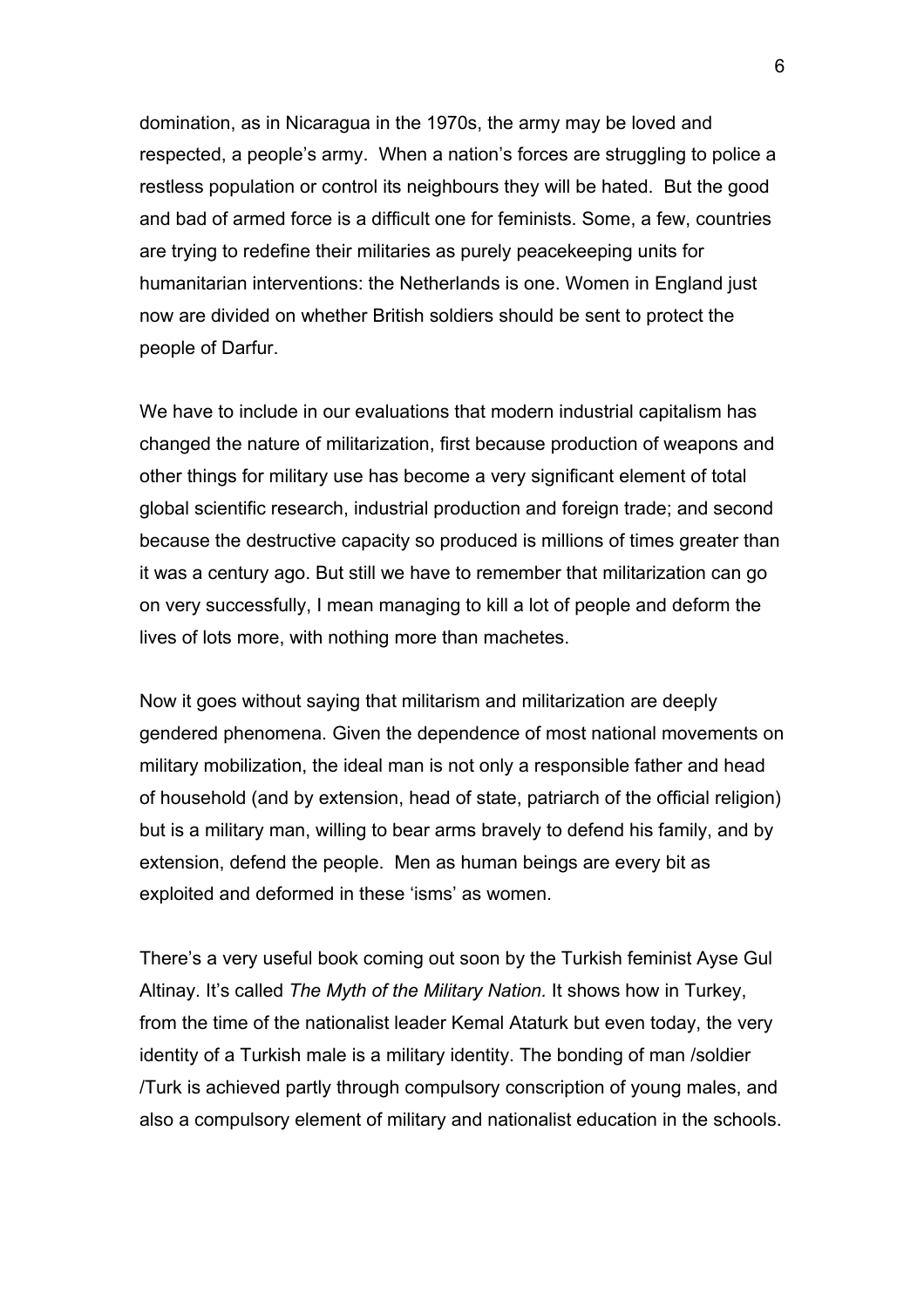By and large, though, it's not a matter of compulsion. These effects come about through more subtle identity processes, such that you lose self-respect if your sense-of-self differs from what the prevailing discourses have in mind for you. You can see it in Israel, in Cyprus, wherever militarist nationalism prevails, how a mother and father are encouraged to be, and mostly really are, proud to see their son off to his military service, how they're ashamed of the son who's a conscientious objector, refusing this idea of manhood.

But, it's not just armies and not just men who are enlisted into the militarized nation. Women and feminine gender identity are written into the script too. Of all feminist writers, Cynthia Enloe has done most to show us how perceived military needs profoundly shape the behaviour that's seen as proper for women as well as men – women as military wives, as sex workers for the soldiers, as the ones who go to the shops to buy war-toys for their sons.

And in recent times something contradictory's happened *inside* the military. A few women in the past have often been drawn into war fighting. But today women are being recruited to modern militaries in quite some numbers – because military planners can't recruit enough men, and because some women need a job. The contradictions are showing up in certain painful facts. A lot of women soldiers get raped and harassed by their male colleagues. The training they get makes them adapt to masculine cultures and adopt masculine values. Some of those values are good – women show they can be brave and strong. Some are bad – women share with men that arrogance that lets you abuse the weak. There's a lot of disturbance over this development. My hunch is that a few women acting in unfeminine ways can be tolerated by patriarchy. What matters most to military leaders, the bottom line for patriarchy, is that men continue to be proper men, that their discipline and manliness are not affected by the turmoil.

And what about fundamentalisms? Religious fundamentalisms, like those other 'isms', are sets of beliefs, ideologies. And as with nationalism and militarism, the ideas are underpinned by institutional structures: churches, synagogues, temples and mosques that have broken away from the more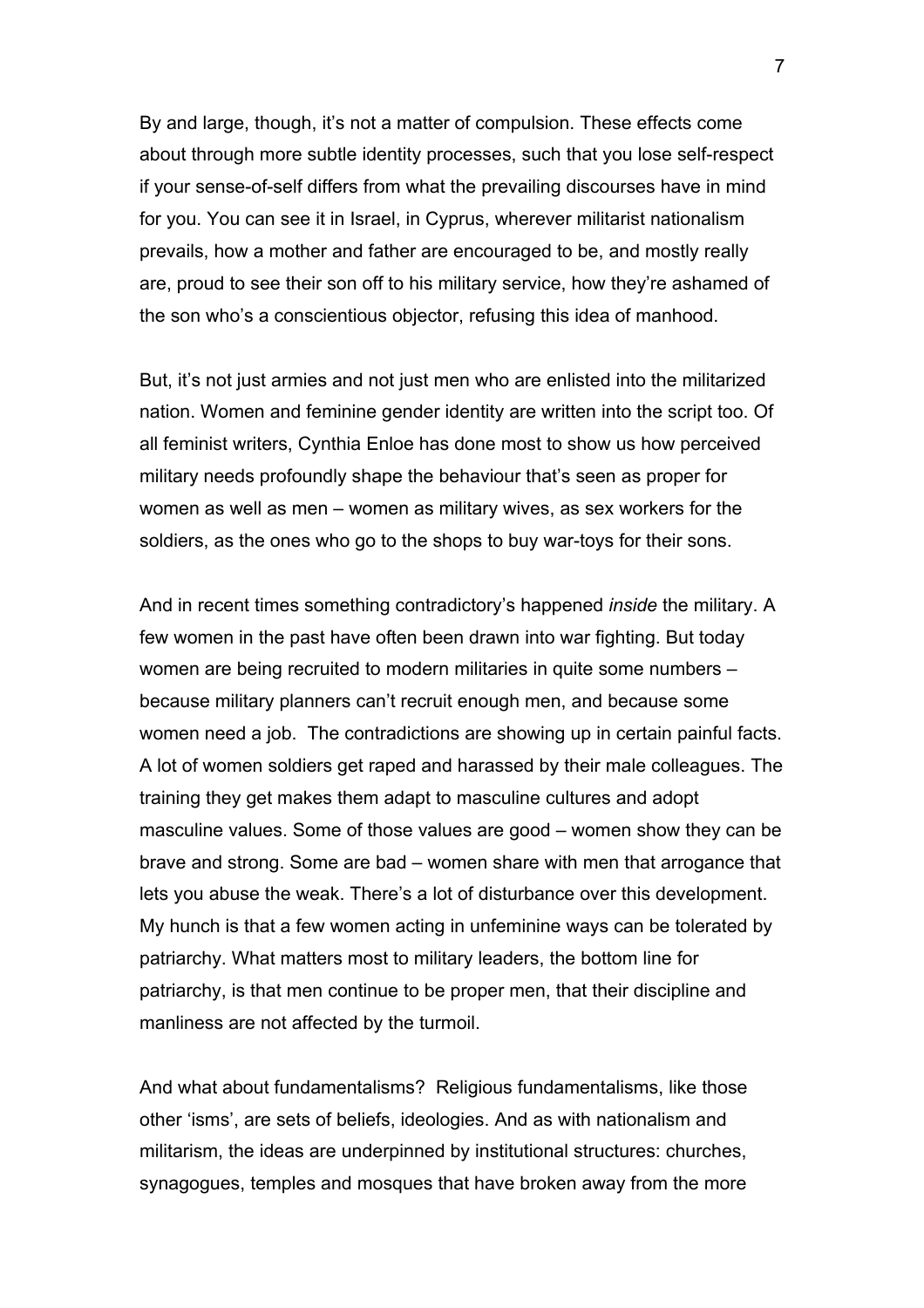tolerant mainstream of their religion. They too have their personnel: particular clerics and priests, rabbis and imams. And their practices: new readings of old texts, papal pronouncements, *fatwas* and punishment.

Until a few years ago we had an organization in London called Women Against Fundamentalisms (WAF). For several years we published a journal. The way we saw fundamentalism was: *not* as religious observance, the practice of believing and of collective worship. That's a matter of individual choice. Rather we defined fundamentalisms as modern and essentially *political* movements which use a selective version of the religion as a basis for an attempt to win or consolidate power and extend social control. In WAF we weren't ourselves religious, but we were a group of women from all kinds of religious background. So while most of the world was talking about fundamentalism as if it was only a peculiarity of Islam, we were seeing it as a conservative trend in several religions, particularly in Christianity, Judaism and Hinduism.

Most critics of fundamentalism consider it to be simply anti-modern, reaction, 'harking back'. They fail to see that gender is a key factor in it. What we said in WAF is 'at the heart of all fundamentalist agendas is the *control of women's minds and bodies*. All religious fundamentalists support the patriarchal family as a central agent of such control. They view women as embodying the morals and traditional values of the family and the whole community.'

Trends in capitalist production and consumption, combined with feminist movements, have led to a disruption of patriarchal order – not to its overthrow but to shifts in how it's manifested. Some women, in some economic circumstances, have acquired education and an independent income capitalism needed them as workers and consumers. They've shed some of their clothing, they've questioned things about marriage, they've refused male authority. Fundamentalism is patriarchal panic about women slipping the leash. From Alabama to Rome and Iran they are striving to put the lid back on the family.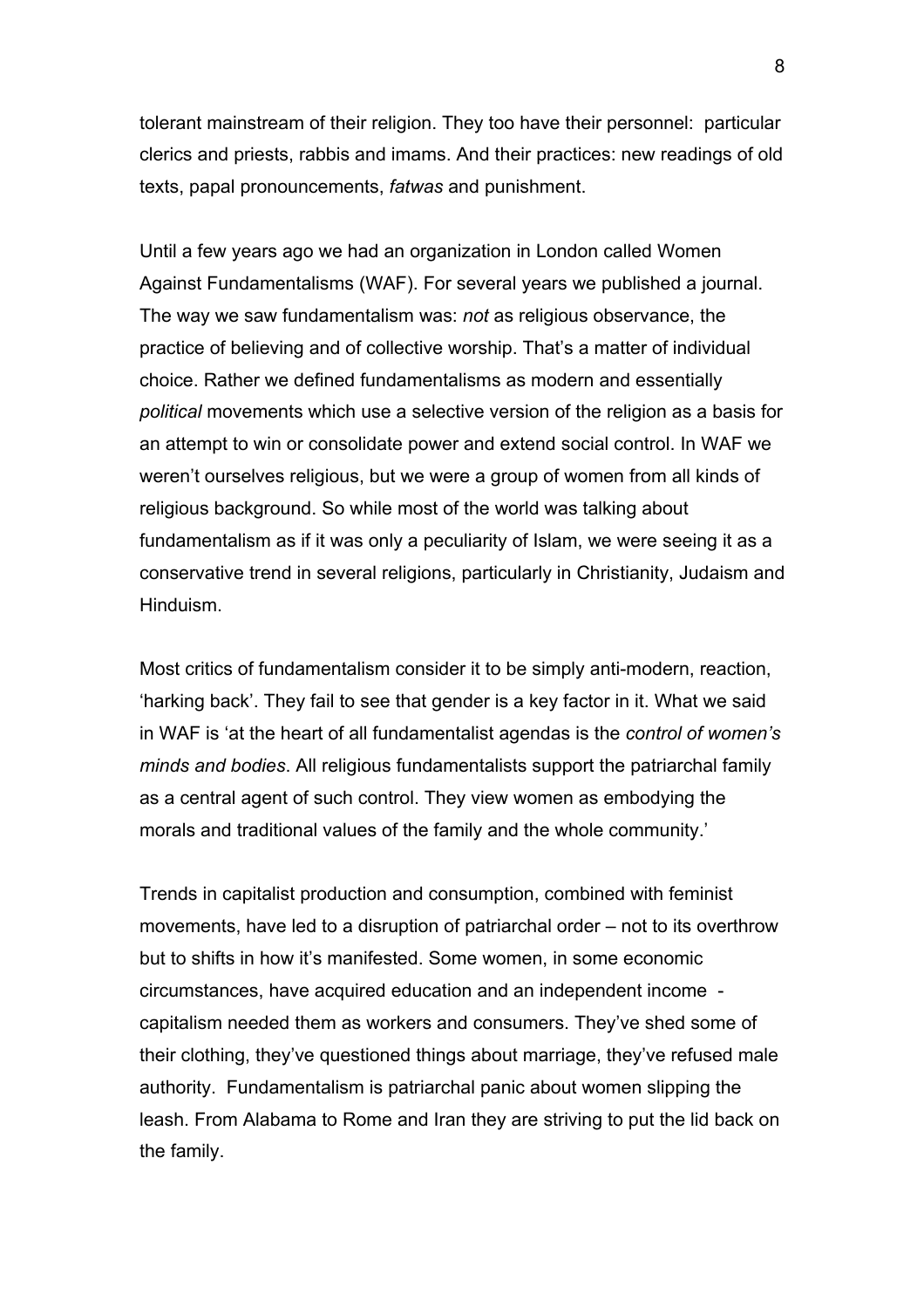We can see then that these 'isms', nationalism, militarism and religious fundamentalism have something important in common. It's their *maledominant gender power relations*. Sometimes I think of it like this: that patriarchy, nationalism and militarism are a kind of mutual admiration society. Nationalism's in love with patriarchy because patriarchy offers it women who'll breed true little patriots. Militarism's in love with patriarchy because patriarchy's women offer up their sons to be soldiers. Patriarchy's in love with nationalism and militarism because those two systems produce unambiguously masculine men and, on the whole, keep women in their place.

Can we add religious fundamentalism into this little love nest? I'm not sure. Religious leaders don't *necessarily* love nationalism and militarism. Some are spiritual, some distance themselves from national projects as ungodly, some oppose all violence. But the more religion takes on a political colouring, the more it militates to enforce social conservatism, and especially the more it's fired by the idea of re-establishing patriarchal control over women, the more it may find useful partners in certain nationalist politicians. All fundamentalist movements are militant. Only some are explicitly military: they are crusades. There's an interesting tension, I believe, between religious fundamentalism, nationalism and militarism that we could do to think more about.

Finally, after this long and sorry tale, I hope it becomes clear why feminism is absolutely, irreducibly necessary not only to our struggle for a better life for women, but to our struggle to end racism, inequality and war. It's not to do with women being less nationalistic or militaristic or fundamentalist than men – some of us are, but some of us aren't. It's not even to do with women having an experience of subordination and oppression we can usefully learn from – although it's true, we do. It's that *only feminism*, among all the political ideologies we can choose from today, has a critique of male domination, the socially-reinforced tendency to violence in masculine cultures and the unspeakable damage this does to humankind. Feminism alone has the critique of patriarchal power that gives us the conceptual tools to begin dismantling militarism, nationalism and conservative religious politics, and inventing a different tomorrow.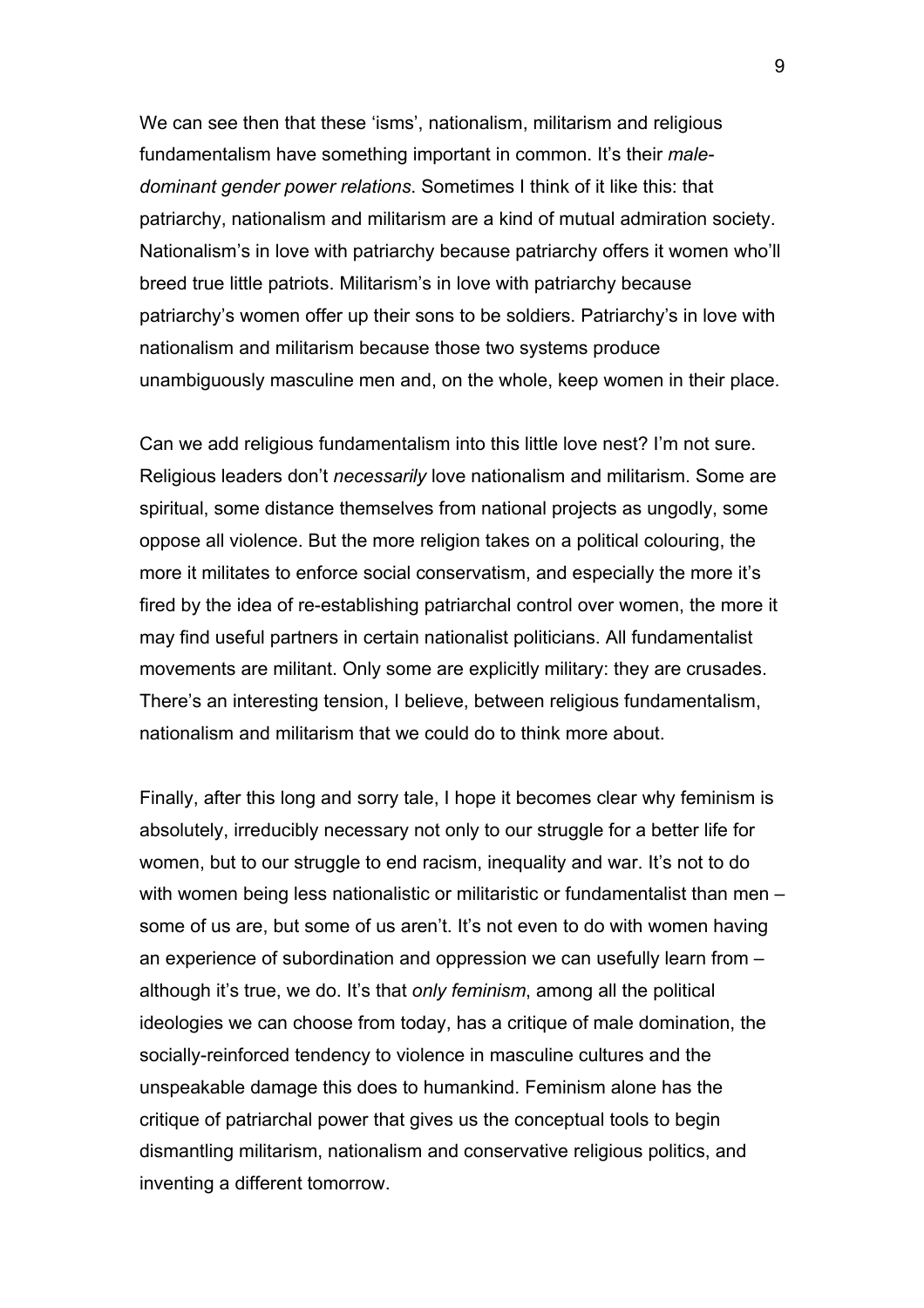This was a contribution to the opening plenary panel *Encuentro Internacional de Mujeres contra la Guerra*  Bogota, August 10-12 2004. Not for publication.

*Cynthia Cockburn Department of Sociology, City University London and Women in Black against War <c.cockburn@ktown.demon.co.uk>* 

## **SOME RELATED REFERENCES:**

Altinay, Ayse Gul (forthcoming) *The Myth of the Military Nation: Militarism, Gender and Education.* Palgrave-Macmillan.

Anderson, Benedict (1983) *Imagined Communities*. London and New York: Verso.

Cockburn, Cynthia (2000) 'The anti-essentialist choice: nationalism and feminism in the interaction between two women's projects'. *Nations and Nationalism* Vol 6, Part 4, October.

Enloe, Cynthia (2000) *Maneuvers: the International Politics of Militarizing Women's Lives.*  Berkeley, Los Angeles, London: University of California Press.

Gellner, Ernest (1983) *Nations and Nationalism*. Oxford UK and Cambridge US: Blackwells.

Hobsbawm, E.J. (1990) *Nations and Nationalism since 1780: Programme, Myth, Reality.* Cambridge: Cambridge University Press.

Jayawardena, Kumari (1986) *Feminism and Nationalism in the Third World*. London: Zed.

Kandiyoti, Deniz (2000) 'The awkward relationship: gender and nationalism'. Introduction to a Special Issue on Gender and Nationalism. *Nations and Nationalism* Volume 6, Part 4, October.

Kepel, Gilles (1994) *The Revenge of God: The Resurgence of Islam, Christianity and Judaism in the Modern World*. Cambridge: Polity Press.

Miller, David (1995) *On Nationality*. Oxford: Clarendon Press.

Pieterse, Jan Nederveen (1997) 'Deconstructing/reconstructing ethnicity'. *Nations and Nationalism*, Volume 3, Part 3, November.

Regan, Patrick M. (1994) *Organizing Societies for War: the Processes and Consequences of Societal Militarization*. Westport, Connecticut and London: Praeger.

Sahgal, Gita and Yuval-Davis, Nira (eds) (1992) *Refusing Holy Orders: Women and Fundamentalism in Britain*. London: Virago Press.

Smith, Anthony D, and Gellner, Ernest (1996) 'The Warwick Debate: The Nation – Real or Imagined?' *Nations and Nationalism*, Volume 2, Part 3, November.

Women Against Fundamentalisms. WAF Journal. Various issues from November 1990 to 1996. See www.waf.gn.apc.org.